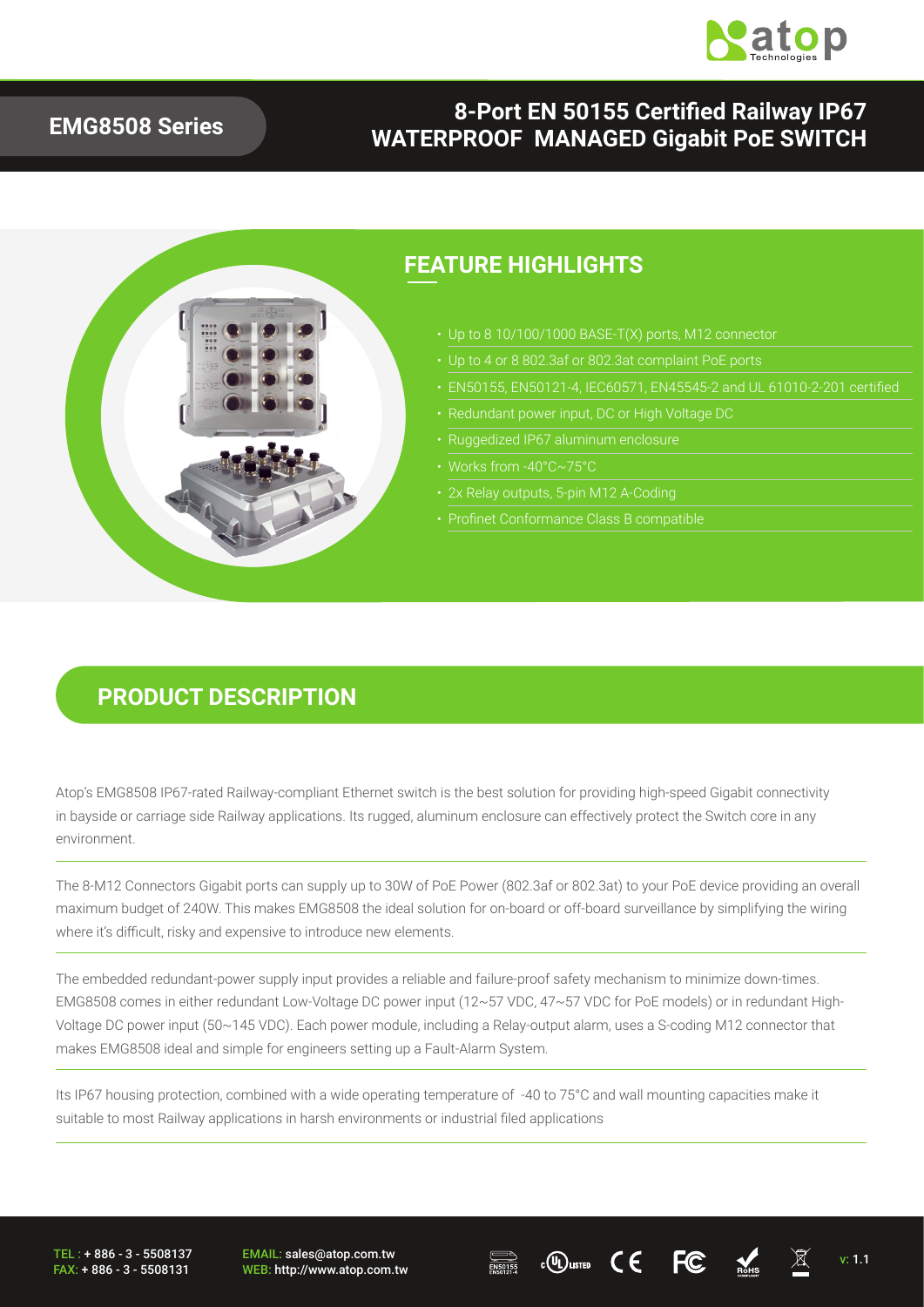

## **SPECIFICATIONS**

| <b>Technical Specifications</b>                                                                                                                                                                          |                                                                                                                                                                                                                                                                                                                                                                                                                                                                                                                                                                                  |  |  |
|----------------------------------------------------------------------------------------------------------------------------------------------------------------------------------------------------------|----------------------------------------------------------------------------------------------------------------------------------------------------------------------------------------------------------------------------------------------------------------------------------------------------------------------------------------------------------------------------------------------------------------------------------------------------------------------------------------------------------------------------------------------------------------------------------|--|--|
| Model Name                                                                                                                                                                                               | <b>EMG8508</b>                                                                                                                                                                                                                                                                                                                                                                                                                                                                                                                                                                   |  |  |
| <b>Switch Properties</b>                                                                                                                                                                                 |                                                                                                                                                                                                                                                                                                                                                                                                                                                                                                                                                                                  |  |  |
| <b>Priority Queues</b><br><b>VLAN Table</b><br>MAC-Based VLAN<br>VLAN ID Range<br><b>Trunk Group</b><br>Static IGMP Groups<br>Dynamic IGMP Groups<br>MAC Table Size<br>Packet Buffer Size<br>Jumbo Frame | 8<br>4096<br>512<br>VID 1 to 4094<br>4<br>128<br>256<br>16k<br>1.5 MB<br>9216 Byte                                                                                                                                                                                                                                                                                                                                                                                                                                                                                               |  |  |
| <b>Ethernet</b>                                                                                                                                                                                          |                                                                                                                                                                                                                                                                                                                                                                                                                                                                                                                                                                                  |  |  |
| Standards                                                                                                                                                                                                | IEEE 802.3 for 10BaseT<br>IEEE 802.3u for 100BaseT(X)<br>IEEE 802.3ab for 1000BaseT(X)<br>IEEE 802.3z for 1000BaseX<br>IEEE 802.3af / 802.3at for Power over Ethernet<br>IEEE 802.3x for Flow Control, back pressure flow control<br>IEEE 802.1d-2004 for Spanning Tree Protocol<br>IEEE 802.1w for Rapid Spanning Tree Protocol<br>IEEE 802.1s for Multiple Spanning Tree Protocol<br>IEEE 802.1Q for VLAN Tagging<br>IEEE 802.1p for Class of Service<br>IEEE 802.1X for Authentication<br>IEEE 802.3ad for Port Trunk with LACP<br>IEEE 802.3az for Energy Efficient Ethernet |  |  |
| Protocols                                                                                                                                                                                                | IPv4, IPv6, IGMPv1/v2/v3, IGMP Snooping, GARP, GMRP, GVRP, SNMPv1/v2c/<br>v3, SNMP Inform, ICMP, Telnet, SSH, DHCP Server/Relay/Client, DHCP Option<br>66/67/82, BootP, RARP, TFTP, NTP Server/Client, SNTP, SMTP, SMTP (Gmail),<br>RMON, HTTP, HTTPS, Syslog, MRP (Client), LLDP, IEEE 1588 PTP V1/V2,<br>IEEE 1588 Hardware E2E Transparent Clock, 802.1x, EAP, RADIUS, TACACS+,<br>Mirror port, QoS, ACL, Serial Console, U-Ring, STP, RSTP, MSTP, Redundancy<br>Compatible Ring                                                                                              |  |  |
| <b>Automation Profiles</b>                                                                                                                                                                               | Modbus/TCP status registers                                                                                                                                                                                                                                                                                                                                                                                                                                                                                                                                                      |  |  |
| <b>SNMP MIB</b>                                                                                                                                                                                          | MIB II, IF-MIB, SNMPv2 MIB, BRIDGE-MIB, RMON MIB Group 1,2,3,9, RFC<br>RFC 1157, RFC 1213, RFC 1215, RFC 1493, RFC 1643, RFC 1757, RFC 2011,<br>RFC 2012, RFC 2013, RFC 2233, RFC 2571, RFC 2742, RFC 2819, RFC 2863,<br>RFC 3411, RFC 3412, RFC 3413, RFC 3414, RFC 3415, RFC 2674                                                                                                                                                                                                                                                                                              |  |  |
| <b>Power</b>                                                                                                                                                                                             |                                                                                                                                                                                                                                                                                                                                                                                                                                                                                                                                                                                  |  |  |
| Input Voltage                                                                                                                                                                                            | 50~145 VDC for High voltage product<br>12~57 VDC for Non-PoE models<br>45~57 VDC for 802.3af mode /51~57 VDC for 802.3at mode                                                                                                                                                                                                                                                                                                                                                                                                                                                    |  |  |
| Input Current/Power (System)<br>Input Current (with PoE, full loading)                                                                                                                                   | 50 - 145 VDC, 0.27A max., 13.5W (For High voltage Models)<br>12 - 57 VAC, 1.19A max., 14.28W (For Non-PoE Models)<br>45 - 57 VDC, 3.08A max., 138.6W (PoE 802.3af Mode, 8-ports)<br>51 - 57 VDC, 5.03A max., 256.53W (PoE 802.3at Mode. 8-ports)                                                                                                                                                                                                                                                                                                                                 |  |  |
| Power input                                                                                                                                                                                              | 2 x S-Coding M12 connectors (4 Pin)                                                                                                                                                                                                                                                                                                                                                                                                                                                                                                                                              |  |  |
| Reverse Polarity Protection                                                                                                                                                                              | Yes                                                                                                                                                                                                                                                                                                                                                                                                                                                                                                                                                                              |  |  |

TEL : + 886 - 3 - 5508137 FAX: + 886 - 3 - 5508131

EMAIL: sales@atop.com.tw<br>WEB: http://www.atop.com.tw

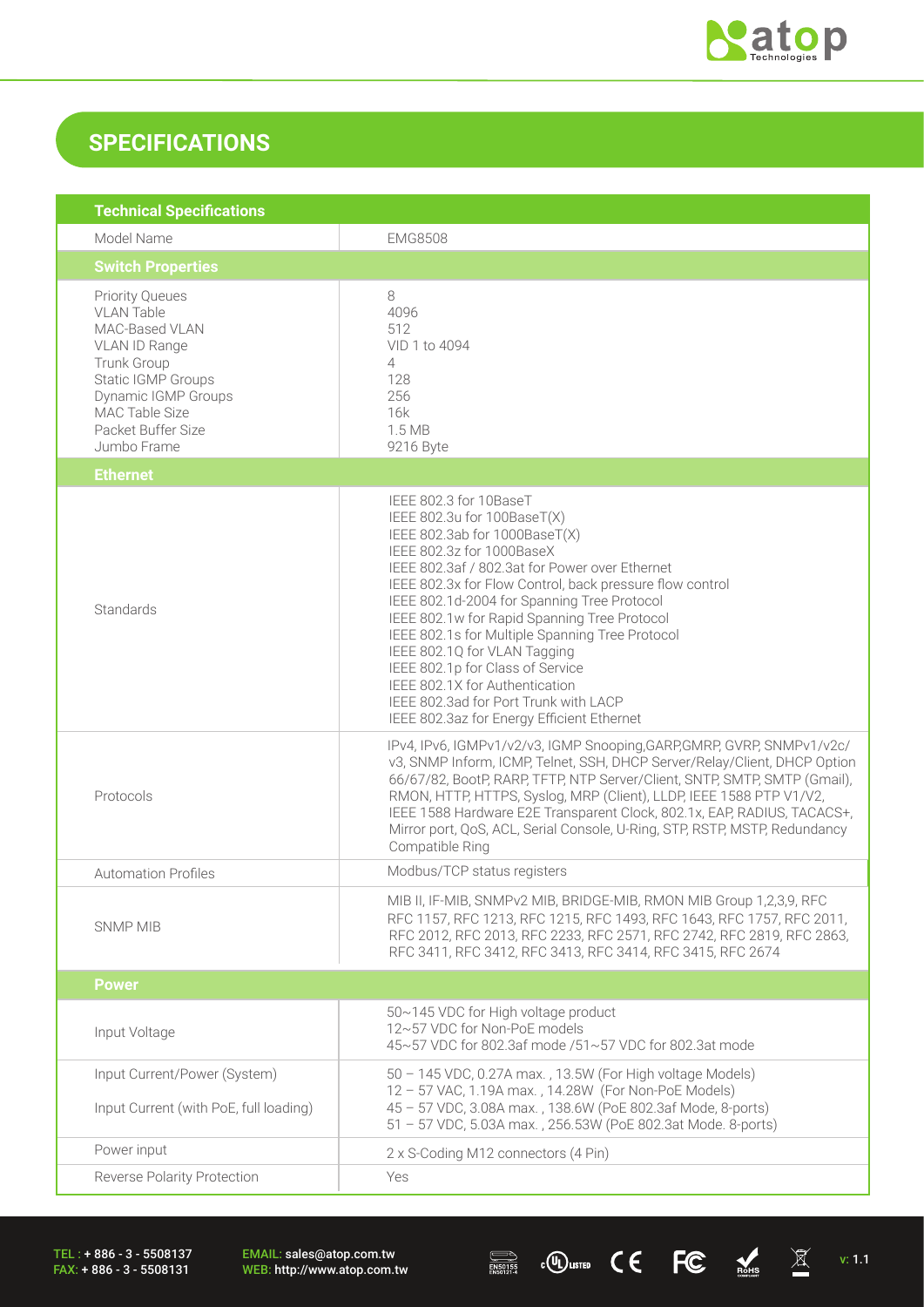

| <b>Interfaces</b>                                                                |                                                                                                                                       |
|----------------------------------------------------------------------------------|---------------------------------------------------------------------------------------------------------------------------------------|
| <b>LED</b> Indicators                                                            | PWR1, PWR2, Alarm, Ethernet Act/Link, SFP Link, PoE, Ring                                                                             |
| <b>Ethernet Ports</b>                                                            | 8 10/100/1000BASE-T(X) auto negotiation speed -M12 connector                                                                          |
| Console                                                                          | RS232 (A-coding M12 connector)                                                                                                        |
| Relay Output                                                                     | 2 relay outputs with current carrying capacity of 1A @ 24 VDC<br>(through A-coding M12 connector)                                     |
| Fiber Optics Ports                                                               | <b>No</b>                                                                                                                             |
| <b>Physical Characteristics</b>                                                  |                                                                                                                                       |
| Housing                                                                          | IP67 protection according to EN 60529                                                                                                 |
| Dimension $(W \times H \times D)$ (mm)                                           | 216 x 232 x 72                                                                                                                        |
| Weight                                                                           | 2kg                                                                                                                                   |
| Installation                                                                     | Wall-mount (Optional Din-Rail Kit)                                                                                                    |
| <b>Environmental limits</b>                                                      |                                                                                                                                       |
| <b>Operating Temperature</b><br>Storage Temperature<br>Ambient Relative Humidity | $-40^{\circ}$ C $\sim$ 75°C (-40°F $\sim$ 167°F)<br>$-40^{\circ}$ C $\sim$ 85°C (-40°F $\sim$ 185°F)<br>5%~95%, 55°C (Non-condensing) |
| Storage Temperature<br>---- - - - -                                              | $-40^{\circ}$ C $\sim$ 85°C (-40°F $\sim$ 185°F)                                                                                      |

\*802.3af PoE output starts from 43 VDC input and 802.3at output starts from 51 VDC input.

## **DIMENSIONS & LAYOUT**



TEL : + 886 - 3 - 5508137 FAX: + 886 - 3 - 5508131

EMAIL: sales@atop.com.tw EMAIL: sales@atop.com.tw  $\overline{\mathbb{R}^{\text{SUSY}}_{\text{RMSMIST}}^{\text{SUSY}}}\$  c(U) usted  $\overline{C}$   $\overline{C}$   $\overline{\mathbb{R}^{\text{SUSY}}_{\text{RMS}}}$  v: 1.1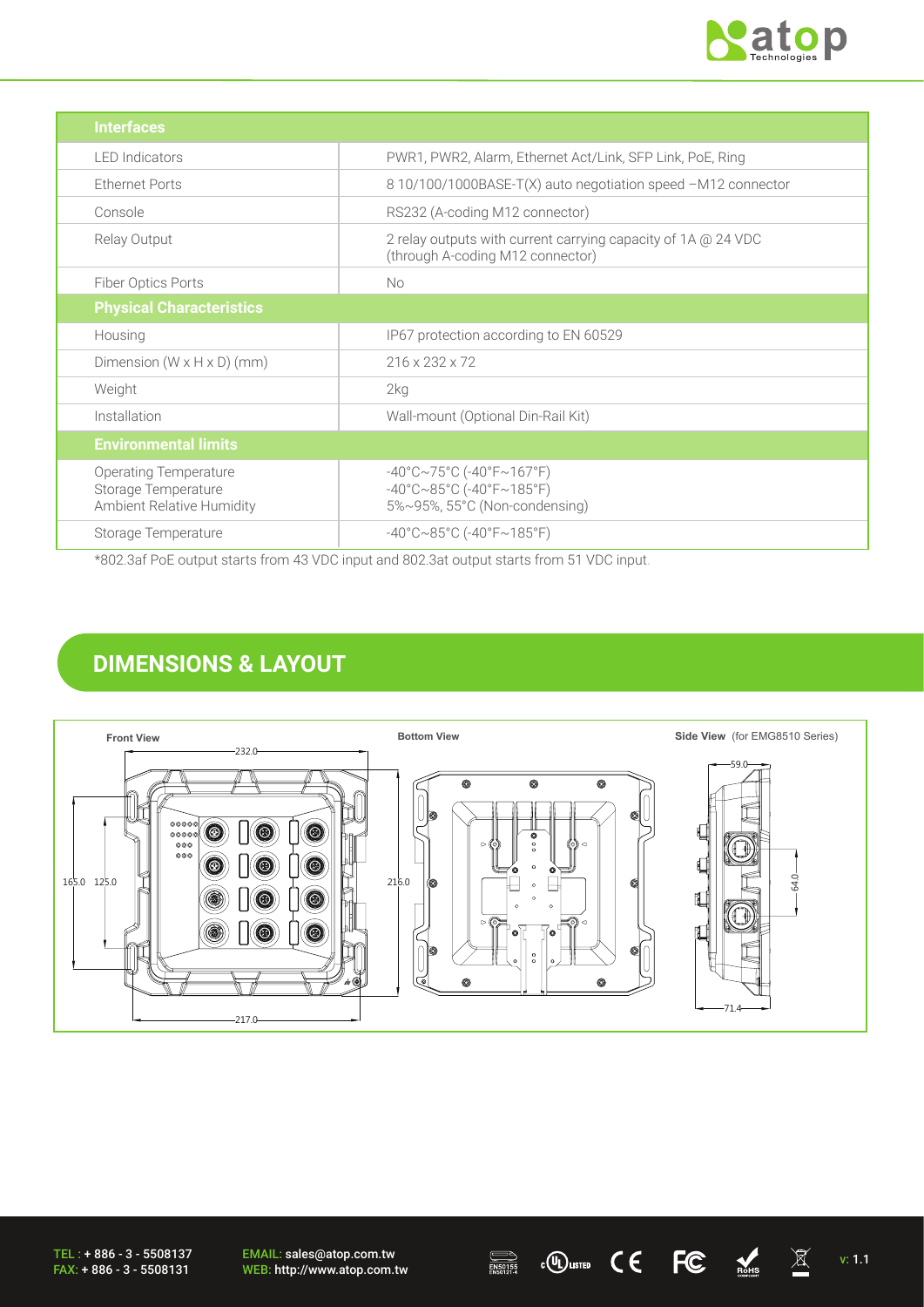

# **REGULATORY APPROVALS**

| <b>Regulatory Approvals</b> |                                                                                                                |                                                                                               |                                                                                                               |                                  |
|-----------------------------|----------------------------------------------------------------------------------------------------------------|-----------------------------------------------------------------------------------------------|---------------------------------------------------------------------------------------------------------------|----------------------------------|
| Safety                      | EN 60950-1:2006, UL/IEC(CB) 61010-2-201                                                                        |                                                                                               |                                                                                                               |                                  |
| <b>EMC</b>                  | FCC Part 15, Subpart B, Class A<br>EN 55032, EN 55024, EN 61000-3-2, EN 61000-3-3, EN 61000-6-2, EN 61000-6-4, |                                                                                               |                                                                                                               |                                  |
| Rail Traffic                | EN50155, EN50121-4, IEC60571, EN45545-2                                                                        |                                                                                               |                                                                                                               |                                  |
| <b>Test</b>                 | <b>Item</b>                                                                                                    |                                                                                               | <b>Value</b>                                                                                                  | <b>Level</b>                     |
| IEC 61000-4-2               | <b>ESD</b>                                                                                                     | Contact Discharge<br>Air Discharge                                                            | ±8KV<br>±15KV                                                                                                 | $\overline{4}$<br>$\overline{4}$ |
| IEC 61000-4-3               | <b>RS</b>                                                                                                      | Enclosure Port<br>10(V/m), 80-1000MHz                                                         |                                                                                                               | 3                                |
| IEC 61000-4-4               | <b>EFT</b>                                                                                                     | <b>AC Power Port</b><br>DC Power Port<br>Signal Port                                          | $±2.0$ KV<br>$±2.0$ KV<br>$±2.0$ KV                                                                           | 3<br>3<br>$\overline{4}$         |
| IEC 61000-4-5               | Surge                                                                                                          | <b>AC Power Port</b><br><b>AC Power Port</b><br>DC Power Port<br>DC Power Port<br>Signal Port | Line-to Line±1.0KV<br>Line-to Earth±2.0KV<br>Line-to Line±1.0KV<br>Line-to Earth±2.0KV<br>Line-to Earth±2.0KV | 3<br>3<br>3<br>3<br>3            |
| IEC 61000-4-6               | CS                                                                                                             | $0.15 - 80$ MHz                                                                               | 10V rms                                                                                                       | 3                                |
| IEC 61000-4-8               | PFMF                                                                                                           | (Enclosure)                                                                                   | AC 50Hz 10A/m                                                                                                 | 3                                |
| IEC 61000-4-11              | <b>DIP</b>                                                                                                     | <b>AC Power Port</b>                                                                          |                                                                                                               |                                  |
| Shock                       | MIL-STD-810G Method 516.5                                                                                      |                                                                                               |                                                                                                               |                                  |
| Drop                        | MIL-STD-810F Method 516.5                                                                                      |                                                                                               |                                                                                                               |                                  |
| Vibration                   | MIL-STD-810F Method 514.5 C-1 & C-2                                                                            |                                                                                               |                                                                                                               |                                  |
| RoHS                        | Yes                                                                                                            |                                                                                               |                                                                                                               |                                  |
| <b>MTBF</b>                 | 19.08 years (mean avg. per model; MIL-HDBK-217F-based prediction)                                              |                                                                                               |                                                                                                               |                                  |
| Warranty                    | 5 years                                                                                                        |                                                                                               |                                                                                                               |                                  |